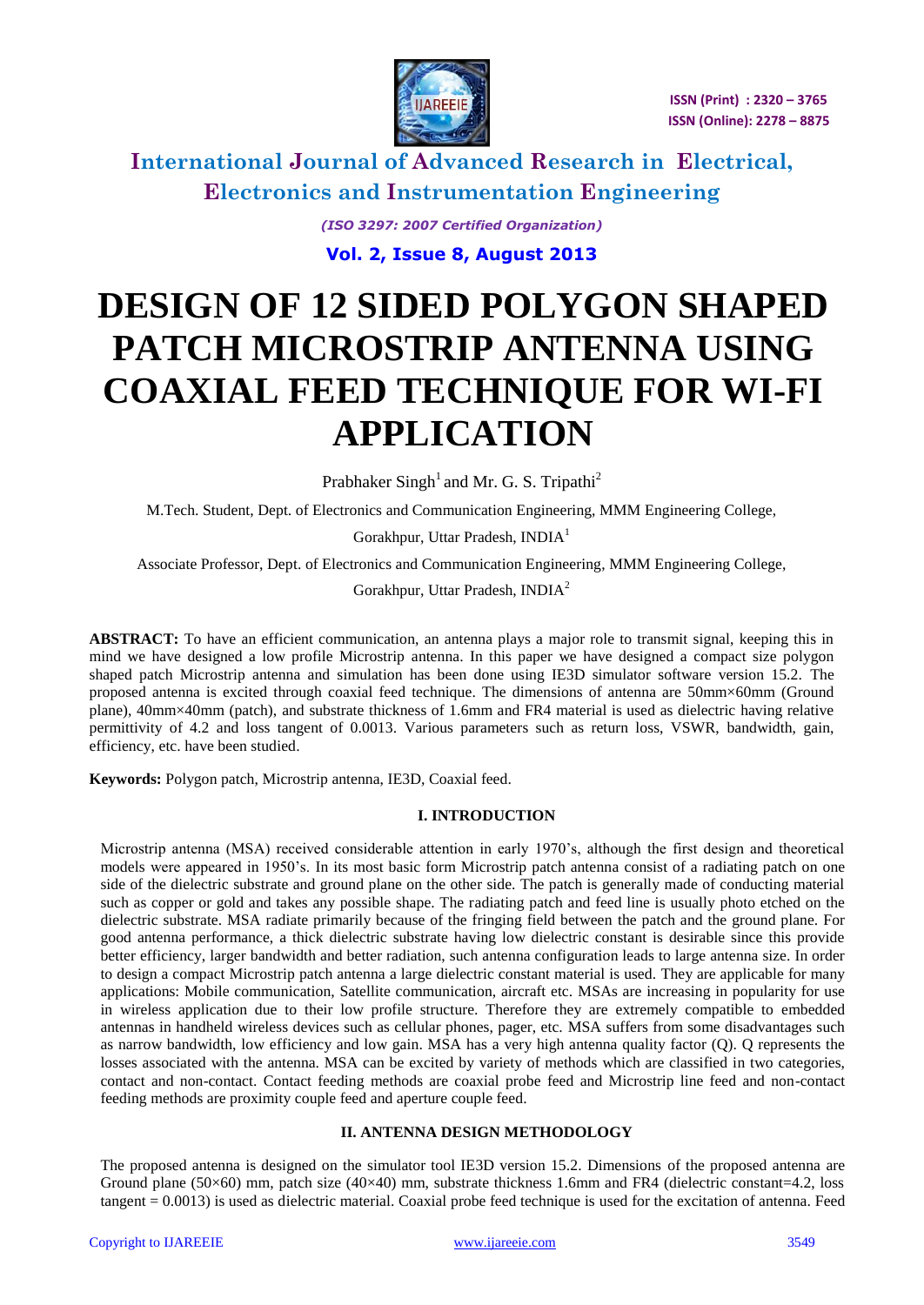

*(ISO 3297: 2007 Certified Organization)*

### **Vol. 2, Issue 8, August 2013**

point to feed the proposed antenna is (45, 33.775, and 1.6). Coaxial connector is mounted at that point to connect with the transmission line. The geometry of the proposed antenna is shown in figure 1.



Fig. 1: Antenna front view(Geomety)

### **III. RESULTS AND DISCUSSION**

Parameters such as return loss, bandwidth, VSWR, gain, antenna efficiency, radiation efficiency and axial ratio are being discussed for the proposed antenna. Bandwidth of an antenna is being calculated using a return loss curve or Sparameter display. Bandwidth is being calculated along -10 dB return loss curve and it is observed that the lower and higher frequencies are 1.47633 GHz and 1.8852GHz. The return loss of the proposed antenna is -25 dB at 1.65GHz center frequency.



Figure 3: Return loss varying with frequency Figure4: VSWR varying with frequency



#### Copyright to IJAREEIE [www.ijareeie.com](http://www.ijareeie.com/) 3550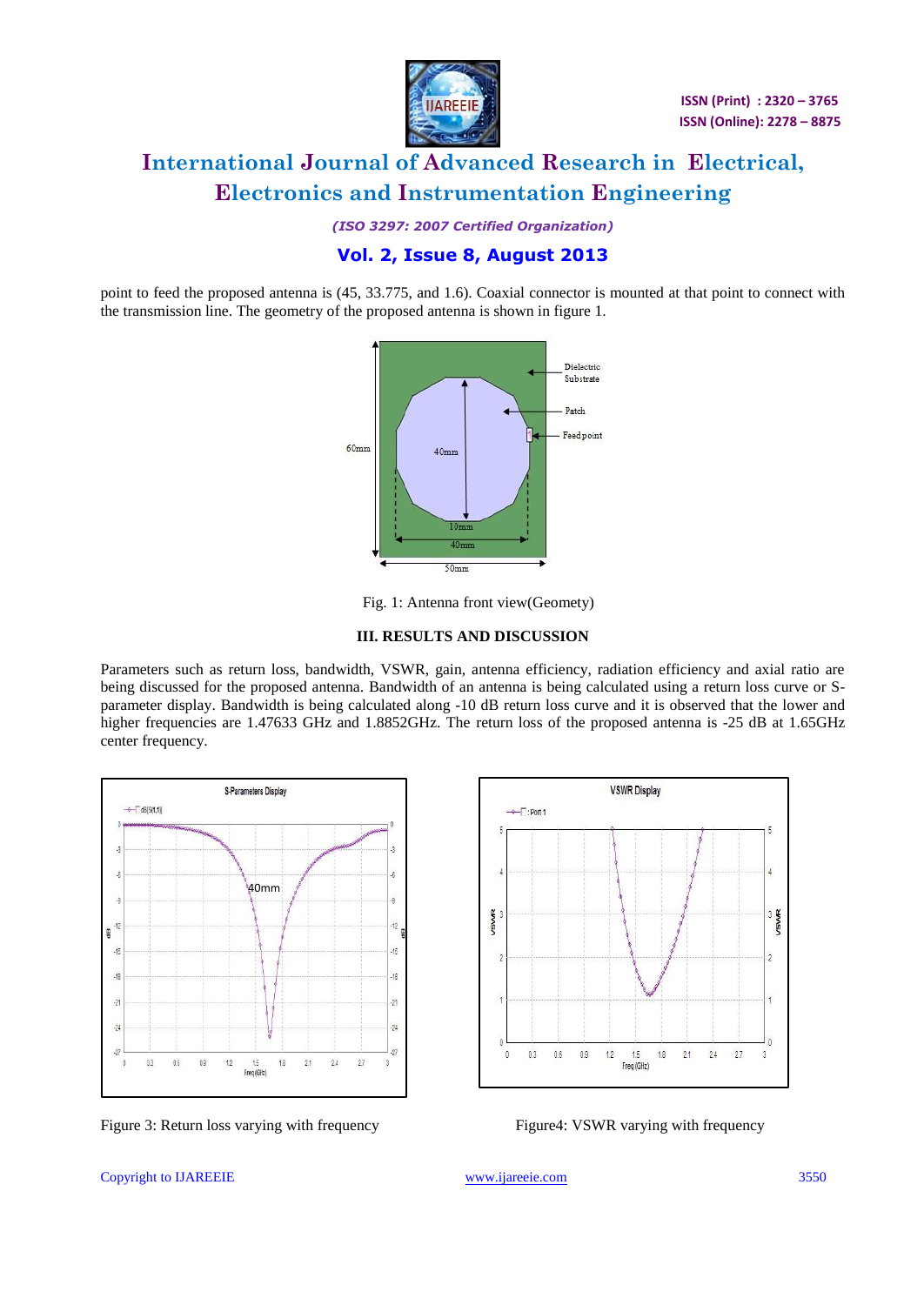

*(ISO 3297: 2007 Certified Organization)*

### **Vol. 2, Issue 8, August 2013**

Bandwidth of the proposed antenna is being calculated using formula given as:

Bandwidth  $=\frac{f_h - f_l}{f}$  $\frac{-f_1}{f_c} \text{ GHz}$ ,  $f_c = \frac{f_h + f_l}{2}$  $rac{+1}{2}$  GHz  $f_h = 1.88522 \text{ GHz}$  $f_l = 1.47633 \text{ GHz}$ *Bandwidth* =  $\frac{1.88522 - 1.47633}{1.699775}$  $\frac{522 - 1.47633}{1.680775} \text{GHz} = \frac{0.40889}{1.680775}$  $\frac{0.4000}{1.680775}$  = 24.32 GHz

% Bandwidth = **24.32%**

So, the percentage bandwidth of the proposed antenna is **24.32%.**

Whether the Bandwidth of an antenna is useful or not is being justified by the VSWR curve i.e. both the frequencies must lie below 2 dB. It is shown in the above VSWR curve (Figure 2) that both the frequencies are below 2dB.

Total Field Gain of the proposed antenna is calculated using the curve between gain and frequency. The gain of the proposed antenna is 2.3786 dB at 1.8265 GHz as shown in figure 4.





Figure 4: Gain varying with frequency Figure 5: Axial-ratio varying with frequency

Axial ratio of the proposed antenna is 0.205637 dB (minimum) at 2.99 GHz as shown in the figure 5.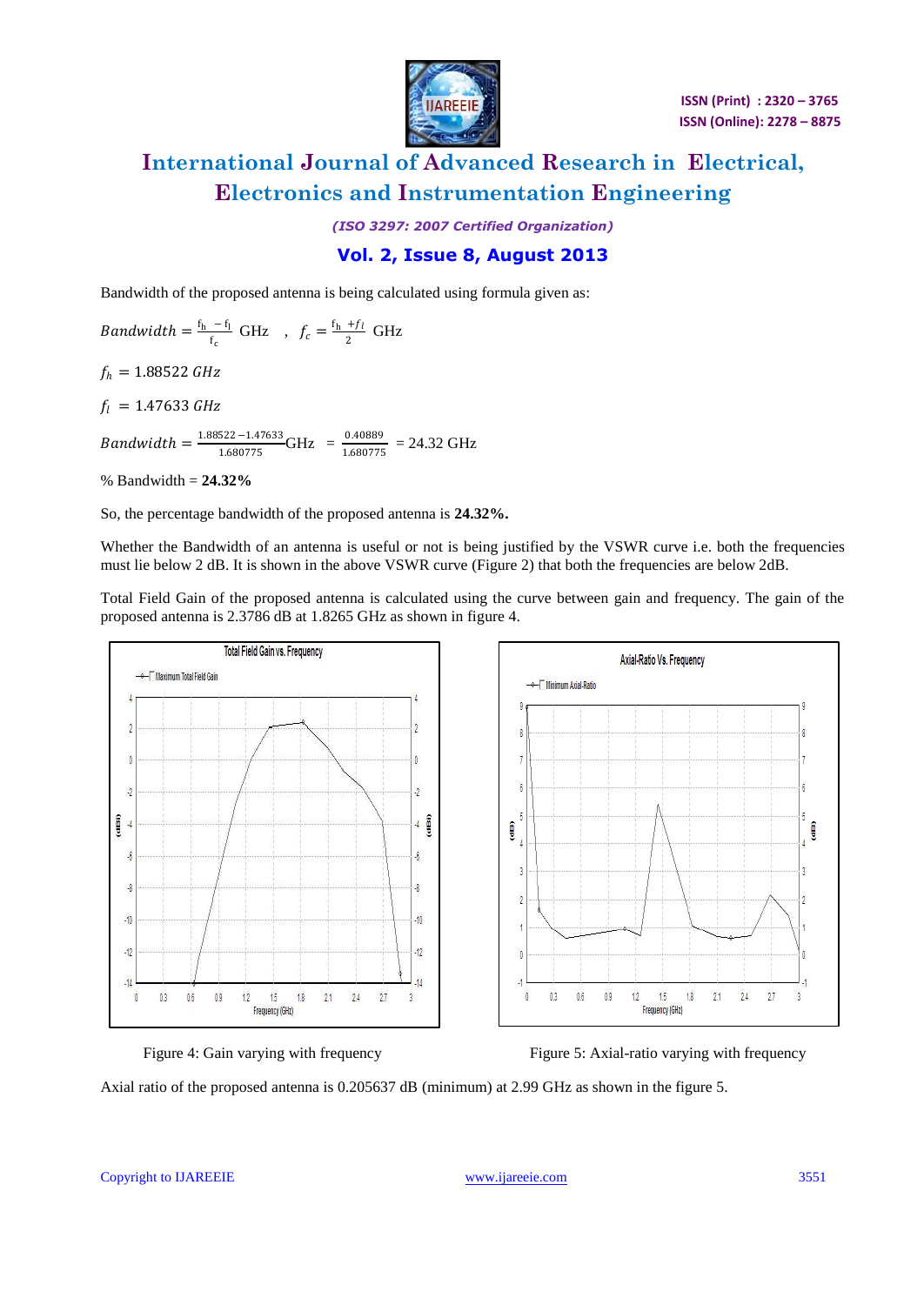

*(ISO 3297: 2007 Certified Organization)*

## **Vol. 2, Issue 8, August 2013**

Efficiency of an antenna is classified as radiation efficiency and antenna efficiency. The radiation efficiency of the proposed antenna is 92.3057% at 1.4479 GHz frequency and Antenna efficiency is 82.3729% at 1.8765GHz frequency. Figure 6 and 7 shows the graph of radiation efficiency and antenna efficiency varying with frequency.



*Figure 6: Radiation efficiency varying with frequency Figure 7: Antenna efficiency varying with frequency* 



### **IV. CONCLUSION**

In this paper, performance of 12 sided polygon shaped patch Microstrip antenna is being investigated using IE3D software, Design and simulation tool (version 15.2). Various parameter of the proposed antenna such as: return loss, VSWR, efficiency, gain and axial ratio are shown in the table 1.

| Return loss                 | $-25$ dB   |
|-----------------------------|------------|
| Bandwidth                   | 24.32%     |
| Gain                        | 2.37dB     |
| Antenna Efficiency          | 82.37 %    |
| <b>Radiation Efficiency</b> | 92.30 %    |
| Axial ratio                 | $0.20$ dB  |
| Center frequency            | $1.65$ GHz |

#### Table I: Parameters

Copyright to IJAREEIE [www.ijareeie.com](http://www.ijareeie.com/) 3552